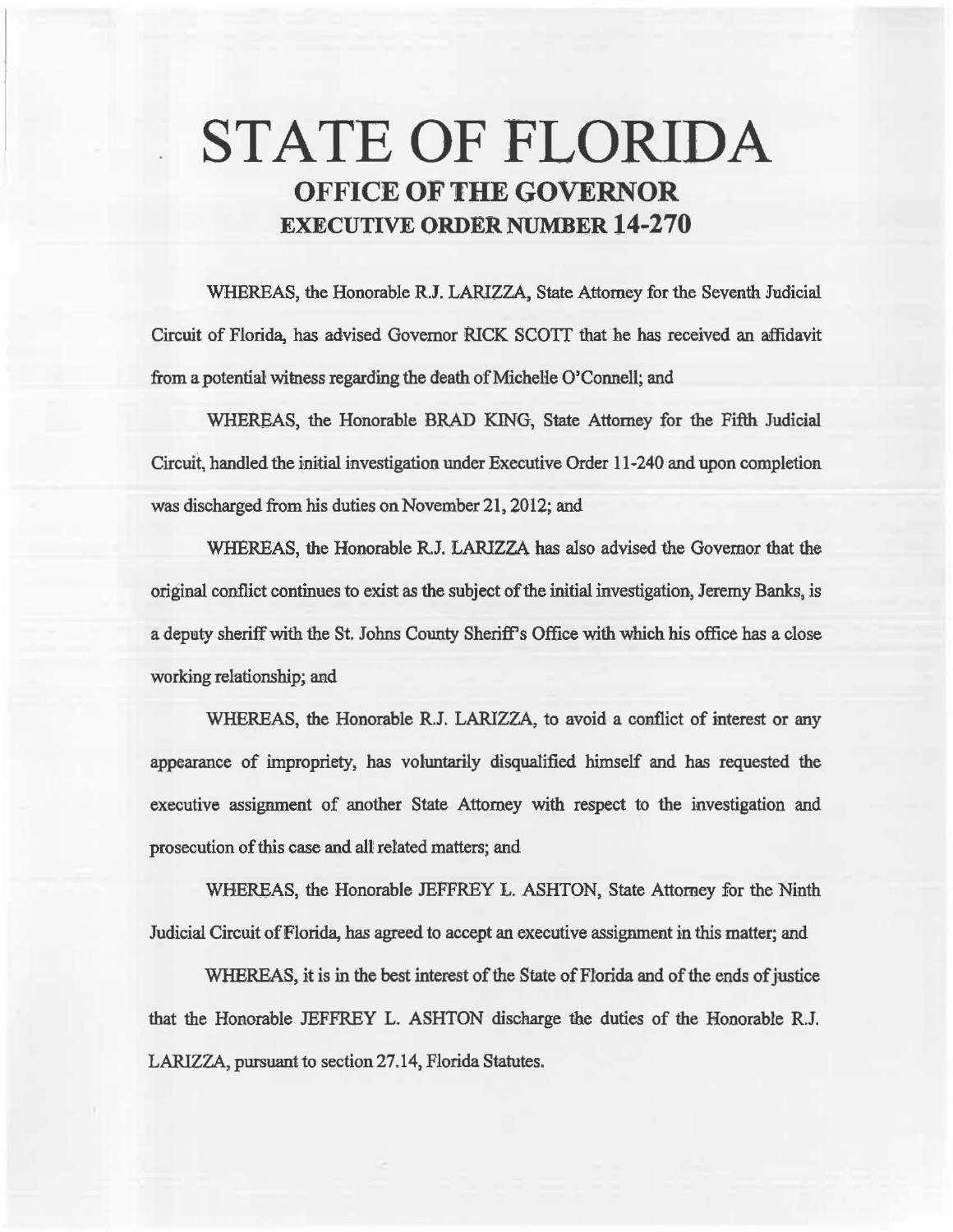NOW, THEREFORE, I, RICK SCOTI, Governor of Florida, in obedience to my solemn constitutional duty to "take care that the laws be faithfully executed," and pursuant to the Constitution and laws of the State of Florida, issue the following Executive Order, effective immediately:

## Section 1.

The Honorable JEFFREY L. ASHTON, State Attorney for the Ninth Judicial Circuit of Florida, referred to as the "Assigned State Attorney," is assigned to discharge the duties of the Honorable R.J. LARIZZA, State Attorney for the Seventh Judicial Circuit of Florida, as they relate to the investigation, prosecution and ait matters related to the investigation into the death of Michelle O'Connell.

#### Section 2.

The Assigned State Attorney or one or more Assistant State Attorneys and Investigators, who have been designated by the Assigned State Attorney, shall proceed immediately to the Seventh Judicial. Circuit of Florida, and are vested with the authority to perform the duties prescribed herein.

#### Section 3.

All residents of the Seventh Judicial Circuit are requested, and all public officials are directed, to cooperate and render whatever assistance is necessary to the Assigned State Attorney, so that justice may be served.

### Section 4.

The period of this Executive Assignment shall be for one (1) year, to and including September 30, 2015.